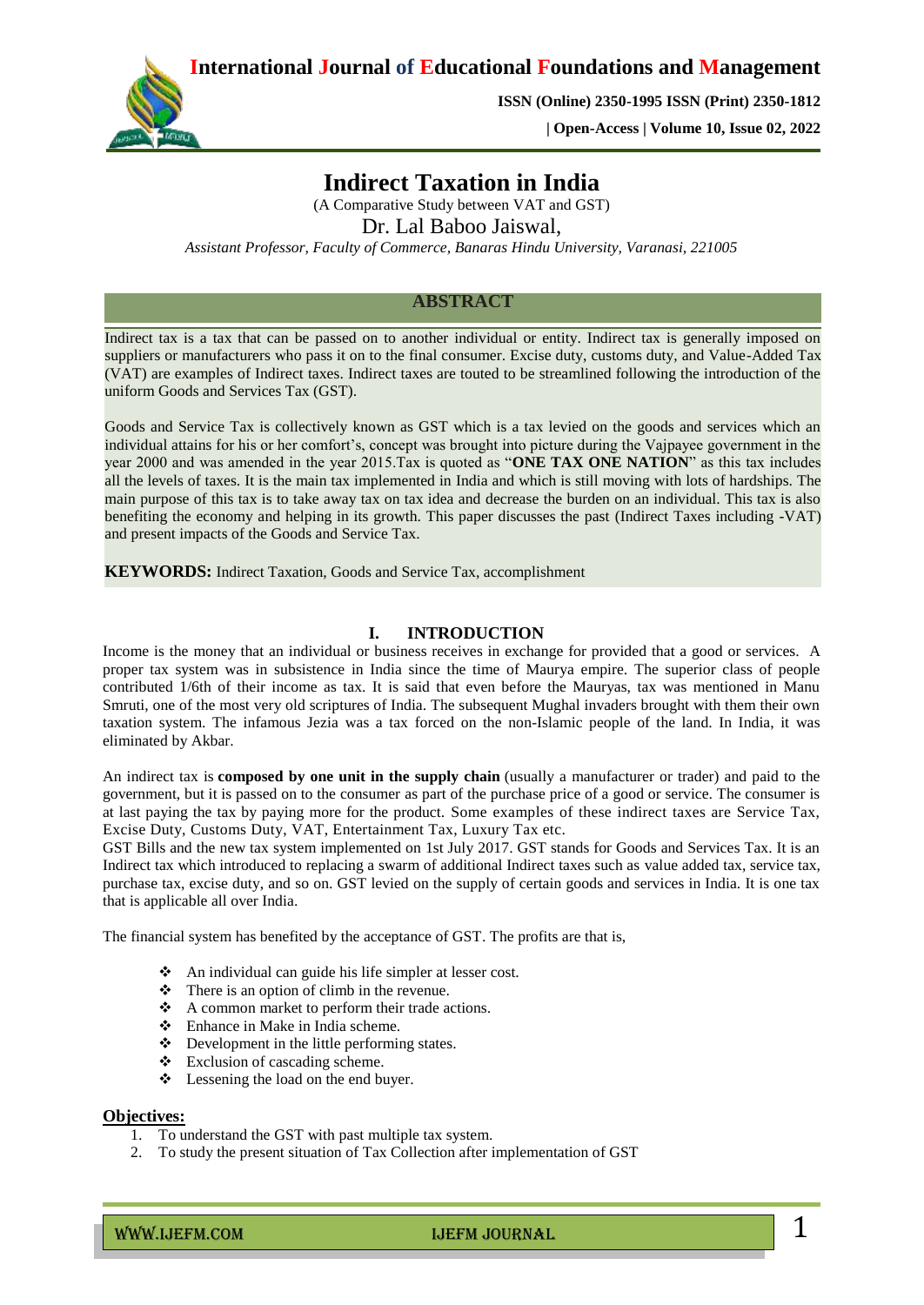# **International Journal of Educational Foundations and Management**

ISSN (Online) 2350-1995 ISSN (Print) 2350-1812

### **II. LITERATURE REVIEW**

Halakhandi, (2007) GST was supposed to be introduced in India way back in 2010.It has been getting postponed due to various reasons major one being getting to a consensus between the various states and the centre for compensation. The author in the paper has discussed the existing laws in India for indirect taxes, the VAT laws in various states with their advantages and disadvantages, the impact of the proposed GST, the compliances under the proposed GST etc. The author has also used various numerical examples to demonstrate how GST is cost effective.

Feria, (2009) the authors in this paper study the taxation under indirect taxes specifically of financial services in Australia and the EU and whether the Australian system of taxation is better. Further in case the Australian system is better whether there are any points which can be implemented in the EU.

Ahmad, (2010) the author in this paper has discussed the efforts of Pakistan Government to implement General Sales Tax in Pakistan. The author has discussed the existing indirect tax system in Pakistan, the history of the tax system in Pakistan, the reforms recommended by the National Taxation Reforms Commission and then highlighted the issues and benefits in the proposed reforms.

Benedict, (2011) The author studies the law provisions dealing with financial services under the Australian GST law with the intention to verify whether the provisions have been construed correctly in light of the original purpose of the legislation and how the concerns identified may be rectified.

Fathi, (2012) the authors have explored the connection between the rate of VAT and the evasion of VAT by the public using varied experimental methods. They conclude that there is no connection between the two because in many countries where the VAT rate is high the compliance is also high and where it is low the evasion is high. .

Emmanuel, (2013) the author has examined the link between VAT, the increase in VAT rates and the economic growth and tax revenue in Nigeria. For this study the author has set out 2 Null hypothesis which are post the research accepted. The author concludes that given the strong relation between the above, the Government and authorities should actively educate the public on the benefits of VAT so that they accept changes in VAT rates more easily.

Garg (2014) paid attention on the impact of GST (Goods and Services tax) with a brief description of the historical scenario of Indian taxation and its tax structure and discussed the possible challenges, threats and opportunities that GST brings to strengthen our free market economy.

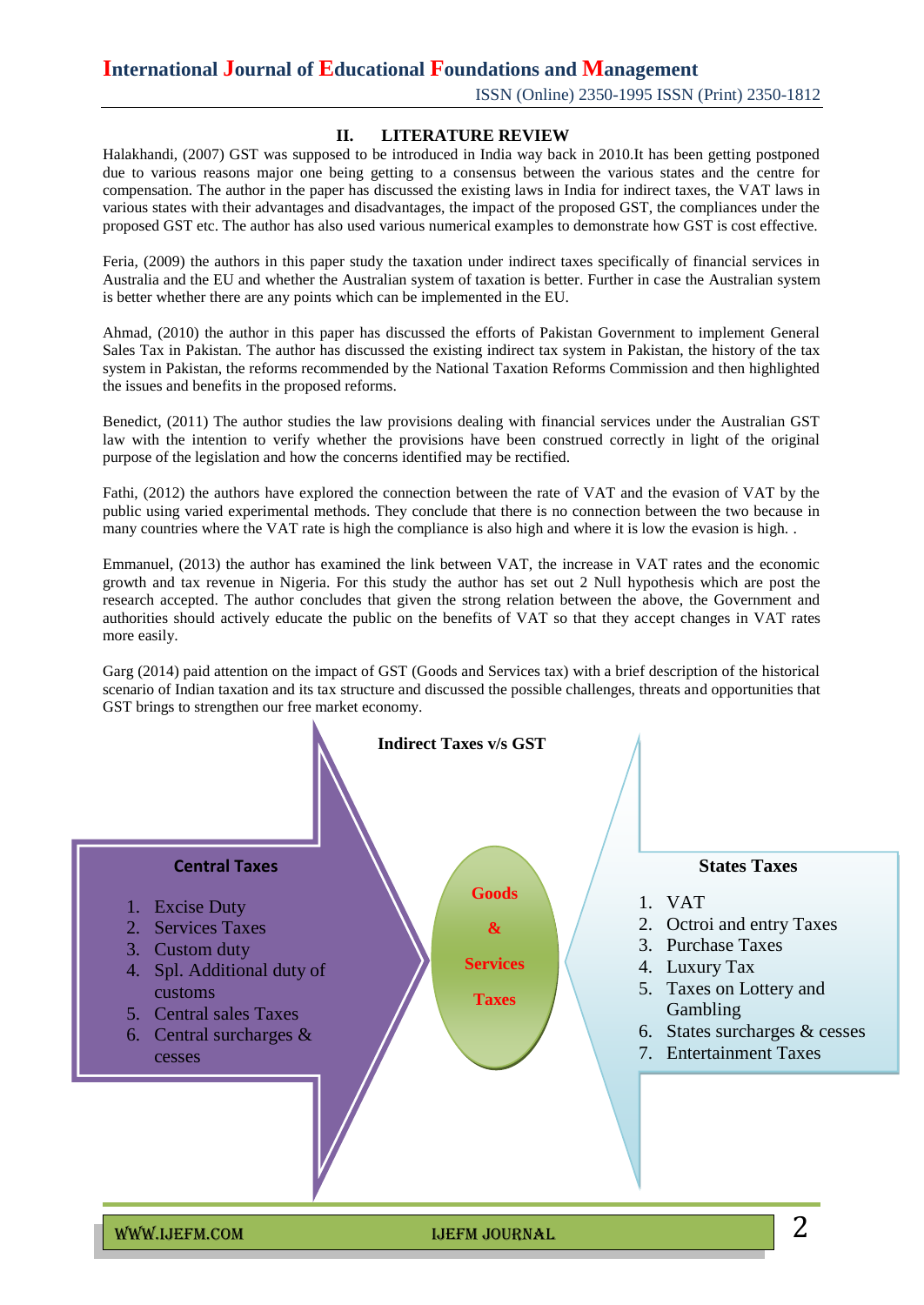As per Article 246A, the power to levy GST has been given to the Parliament as well as to Legislature of every State.

- a) CGST enacted by Central Government of India.
- b) IGST enacted by Central Government of India.
- c) SGST enacted by respective State Governments
- d) UTGST enacted by Central Government of India

### **Differences between GST and Previous Tax Structure**

| S.No. | <b>Constraint</b>                                                     | <b>Previous Tax Structure</b>                                                                                                                                                                                                                                                                                                                                             | <b>GST</b>                                                                                                                                                                                                       |  |
|-------|-----------------------------------------------------------------------|---------------------------------------------------------------------------------------------------------------------------------------------------------------------------------------------------------------------------------------------------------------------------------------------------------------------------------------------------------------------------|------------------------------------------------------------------------------------------------------------------------------------------------------------------------------------------------------------------|--|
|       |                                                                       |                                                                                                                                                                                                                                                                                                                                                                           |                                                                                                                                                                                                                  |  |
| 1.    | <b>Construction</b>                                                   | Under the previous taxation scheme, the<br>central taxes applicable were custom<br>duty/central excise duty, central sales tax<br>on commodities and services, surcharge<br>and cesses. The state taxes included state<br>VAT, WCT, Entertainment tax, Luxury<br>tax, Tax on gambling, Betting and Lottery,<br>sales tax deducted at source, and surcharge<br>and cesses. | Under GST, all the central and state<br>taxes will be subsumed and a single tax<br>will be levied on all commodities and<br>services apart from motor spirit,<br>petroleum, natural gas and high-speed<br>diesel |  |
| 2.    | <b>Center of Levy</b>                                                 | Under VAT, tax will be levied at the place<br>where goods are manufactured or sold, or<br>the place at which services are rendered.                                                                                                                                                                                                                                       | Under GST, tax will be levied at the<br>of<br>place<br>consumption,<br>like<br>a<br>destination-based tax.                                                                                                       |  |
| 3.    | <b>Registration</b>                                                   | VAT,<br>Under<br>the<br>registration<br>is<br>decentralized under state and central<br>authorities.                                                                                                                                                                                                                                                                       | Under GST, there will be uniform e-<br>registration depending upon the PAN of<br>the entity.                                                                                                                     |  |
| 4.    | <b>Filing of</b><br><b>Returns and</b><br><b>Collection of</b><br>Tax | Under the old set-up, service tax and<br>central excise were uniform, but VAT<br>mottled from state to state.                                                                                                                                                                                                                                                             | Under GST, the procedure is uniform<br>dates for collecting<br>the<br>and<br><sub>or</sub><br>depositing tax and filing returns are<br>familiar.                                                                 |  |
| 5.    | <b>Exemptions</b>                                                     | Under VAT, definite areas such as the<br>North-East will be able to benefit from<br>exemptions.                                                                                                                                                                                                                                                                           | Under GST, there will be no such<br>exemptions, and the GST Council may<br>initiate an Investment Refund Scheme<br>for definite zones.                                                                           |  |

### **Central Government Receipts**

|         |                     |         | (Rs. Crores) |
|---------|---------------------|---------|--------------|
| Year    | <b>Indirect Tax</b> | Year    | GST          |
| 2013-14 | 558895              | 2017-18 | 829017       |
| 2014-15 | 600850              | 2018-19 | 829424       |
| 2015-16 | 745729              | 2019-20 | 1103054      |
| 2016-17 | 852916              | 2020-21 | 1167414      |

**(**Sources: Budget documents of Govt. of India and Finance Accounts (Various Issues))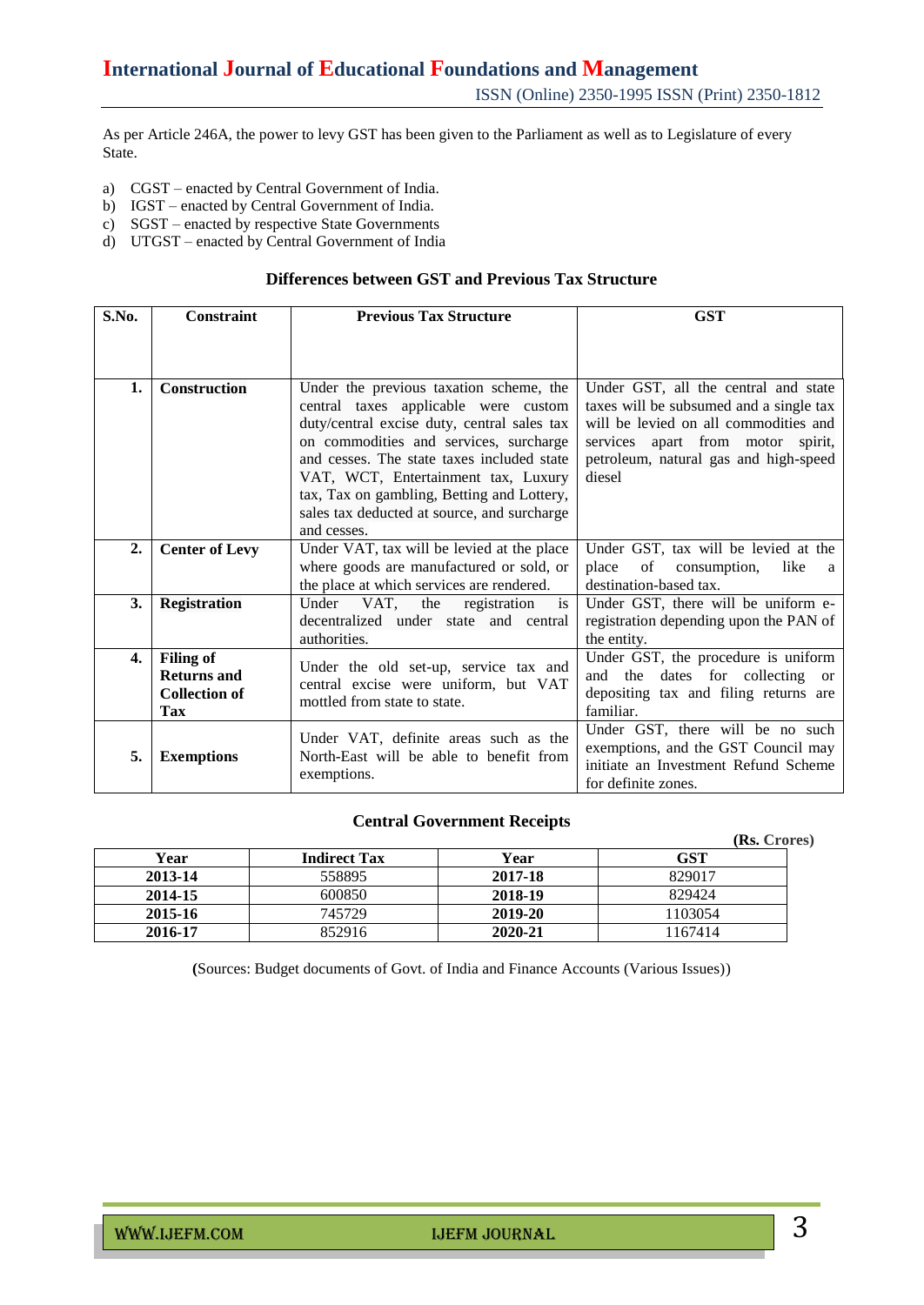## **International Journal of Educational Foundations and Management**



The data of Indirect Tax has been taken past four years from the year of implementation of GST. Like this the data of GST has been taken for four years from implementation of GST. If I say about trend of indirect tax the rate of increase of indirect tax are 7.51%, 24.11%, 14.37% respectively in 2014-15, 2015-16 and 2016-017. The average increase rate is 15.33%. If I say about trend of GST the rate of increase of GST is 0.05%, 32.99%, 5.83%. The average increase rate is 12.97%.



www.ijefm.com in the Internal Internal Internal Internal Internal Internal Internal Internal Internal Internal

ISSN (Online) 2350-1995 ISSN (Print) 2350-1812